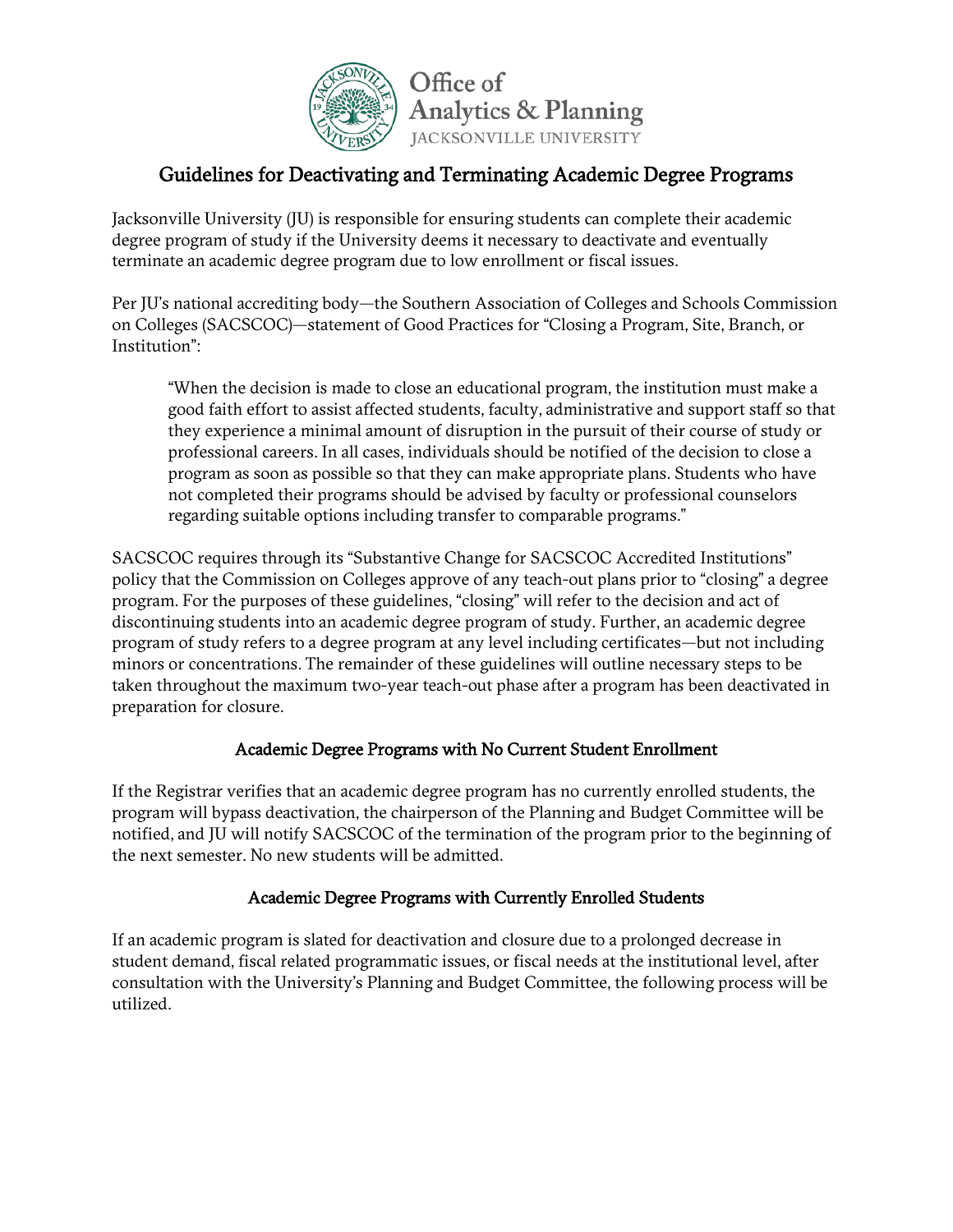## Prospective Students

Immediately suspend admission of new students when a program has been identified for deactivation and potentially eventual closure. If students have been accepted to the institution and are planning to enroll in a to-be deactivated program, they will be notified by enrollment management and asked to declare another program. If they are unable to or are unwilling to do so, all appropriate incurred fees will be returned to them by financial & administration working with student financial services.

## Currently Enrolled Students:

*Those with less than sixty (60) credit hours or not yet admitted to the program:*

- Immediately suspend new program enrollments and require students to select a different program;
- Advise students regarding suitable options for transferring to comparable programs;
- Suspend all change of program requests for any program selected for deactivation and potentially eventual closure.

*With sixty (60) or more credit hours and admission to the major:*

- Enable students to complete the academic degree program;
- Provide each student an individualized, prescribed plan for course work during the twoyear teach-out period;
- Advise student into a different academic program of study if the student fails to follow the prescribed teach-out plan, or does not complete the plan;
- Continue course offering for up to a maximum of two years (which will constitute the teach-out period);
- Provide the student an option to substitute an equivalent course or complete the course at another accredited institution as a transient student to transfer the credit back to JU if a course is not offered.

#### Stop-outs or Readmitted Students:

Students who have stopped taking classes or are attempting to be readmitted into a program designated for deactivation and potentially eventual closure will be evaluated on a case-by-case basis to determine the potential for completion during the remaining time of the teach-out period.

## *Graduate Academic Degree Programs*

## Prospective Students

- Suspend admission of all new students;
- Notify students who have already been offered admission but have not yet enrolled that they must complete their program of study within the two-year teach-out period.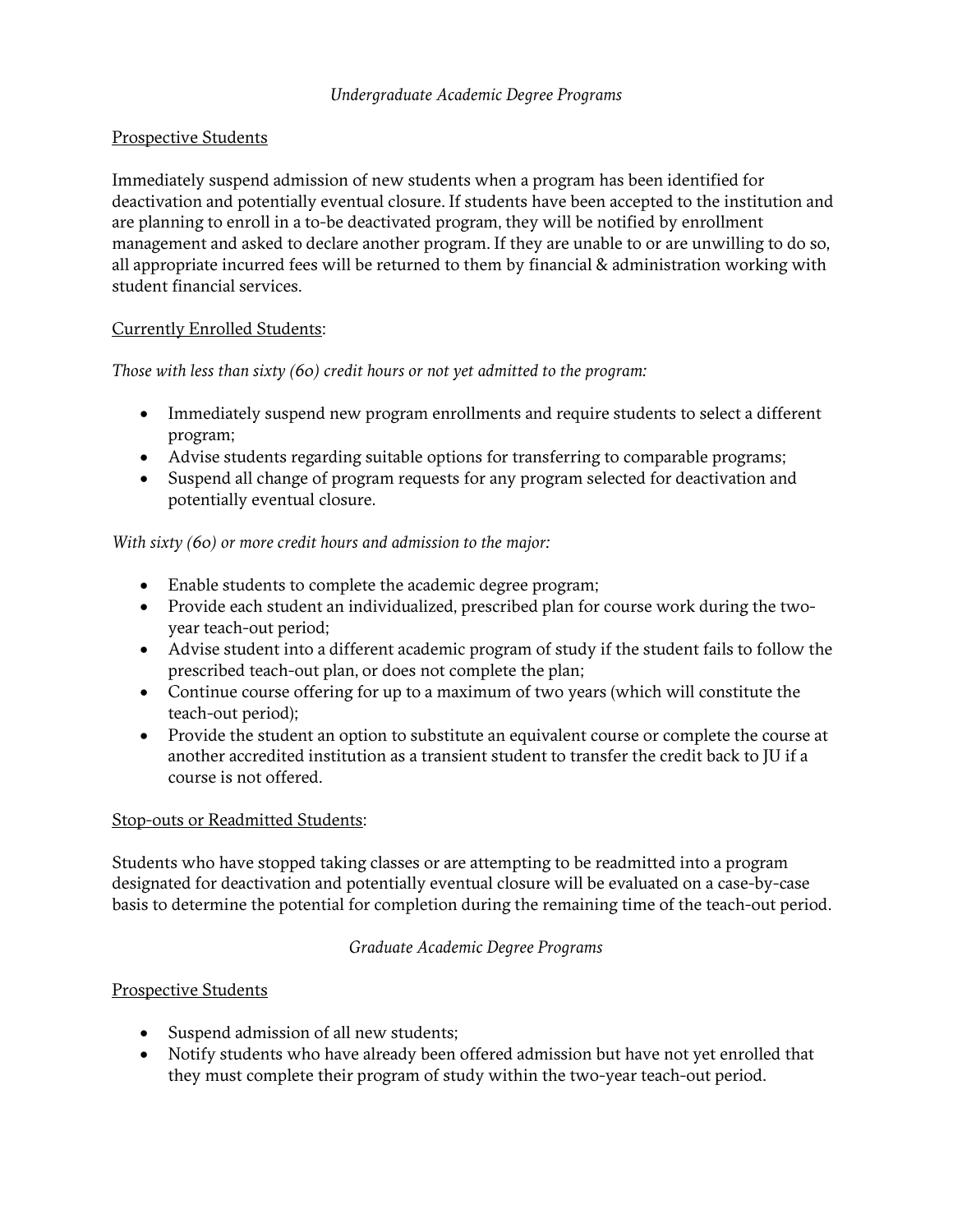#### Currently Enrolled Students:

- Place highest priority on enabling students to complete the academic degree program;
- Provide students with an individualized, prescribed plan for course work during the twoyear teach-out period;
- Continue course offerings for up to a maximum of two years (which will constitute the teach-out period);
- Provide students options that if a course is not offered, the student will be given the option to substitute an equivalent course or complete the course at another accredited institution as a graduate student to transfer the credit back to JU.

#### Stop-outs or Readmitted Students:

Students who have stopped taking classes or are attempting to be readmitted into a program designated for deactivation and eventual closure will be evaluated on a case-by-case basis to determine the potential for completion during the remaining time of the teach-out period.

#### Timeline and Process for Submission of Teach-Out Plan and Deactivation

The following process will outline the timeline for deactivating in efforts of eventual closure an academic degree program:

- 1. Reach the decision to close an academic degree program;
- 2. Develop a teach-out plan and submit it, along with a deactivation request, to the University Curriculum Committee and Planning and Budget Committee;
- 3. Submit notification of decision to close and request for approval of teach-out plan submitted by SACSOC Liaison to SACSCOC once shared governance process is complete;
- 4. Receive approval from SACSCOC (recognizing it could take up to six months to receive this approval);
- 5. Deactivate program for a maximum of two years;
- 6. Terminate program

#### *Teach-Out Plans*

SACSCOC requires all teach-out plans to be approved by the Commission prior to deactivating an academic degree program. Teach-out plans should be submitted along with the justification for program closure through the established institutional shared governance process. Deactivation can only occur after the University receives approval of the teach-out plan from SACSCOC. Approval of teach-out plans falls under Procedure Three of the "Substantive Change for SACSCOC Accredited Institutions" policy, which states:

"A teach-out plan is a written plan developed by an institution that provides for the equitable treatment of students if an institution, or an institutional location that provides fifty percent or more of at least one program, ceases to operate before all students have completed their program of study, and may include, if required by the institution's accrediting agency, a teach-out agreement between institutions. Teach-out plans must be approved by SACSCOC in advance of implementation.